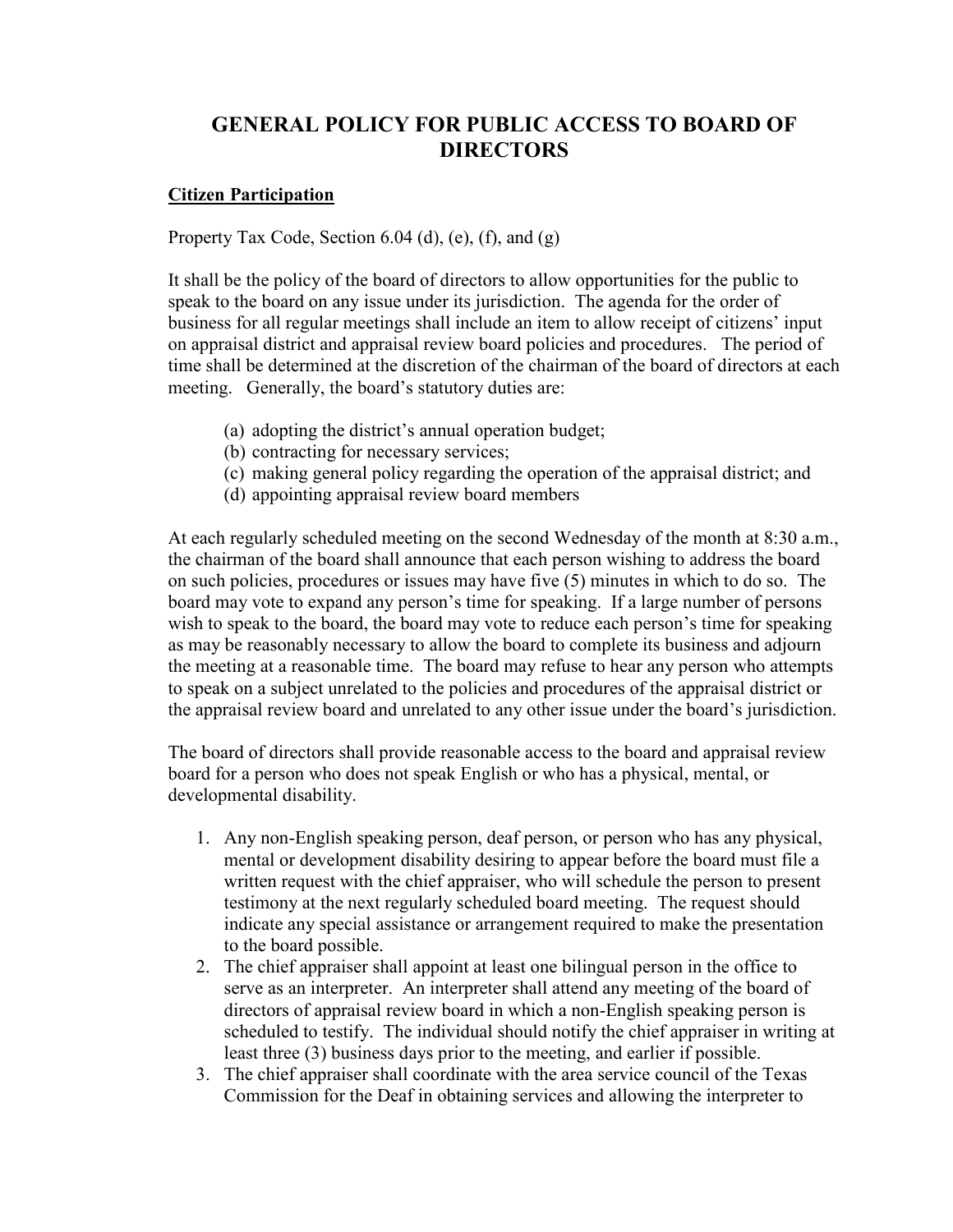attend any meeting of the board of directors in which a deaf person is scheduled to testify. The interpreter shall be paid a per diem amount equal to that paid to members of the appraisal review board. If a person has a disability and needs assistance to enter the appraisal district office and board room, the individual should notify the chief appraiser in writing at least three (3) business days prior to the meeting.

- 4. The chief appraiser shall coordinate with the Texas Rehabilitation Commission, the United Way, and other public and private agencies with regional offices to provide proper arrangements for public forums, to include the correct placement of microphones, sufficient area for wheelchairs and other mobility aides, and any other matter which would assist in improved access to the board of directors in a public hearing. If a person has a disability and needs assistance to enter the appraisal district office and board room, the individual should notify the chief appraiser in writing at least three (3) business days prior to the meeting.
- 5. Meetings of the board of directors for which written notice has been given from persons requiring barrier free access shall be conducted in public buildings complying with the standards and specifications adopted by the State Purchasing and General Services Commission pursuant to the Elimination of Architectural Barriers Act, Article 7 of Article 601b, V.T.C.S., where available. If no barrierfree public buildings are available in the district, the chief appraiser shall make arrangements for temporary wheelchair ramps to be available, as well as other physical aides for persons with disabilities. If a person has a disability and needs assistance to enter the appraisal district office and board room, the individual should notify the chief appraiser in writing at least three (3) business days prior to the meeting.
- 6. The board of directors provides for public complaints or grievances on any matter within the jurisdiction of the board of directors about policies and procedures against the Waller County Appraisal District, Appraisal Review Board and the Board of Directors. Complaints may not be addressed to any of the grounds for challenge and protest before the appraisal review board as set out in Section 41.03 and 41.41, Tax Code. The board intends that, whenever feasible, complaints and grievances be resolved at the lowest possible administrative level.

Correspondence shall be mailed to: Chairman, Board of Directors Waller County Appraisal District P O Box 887 Hempstead, Texas 77445

- (1) The complaint/grievance should be in writing, request placement on the board agenda, along with all documentation, and specify the subject matter to be considered. The request must state who will make the presentation.
- (2) The complaint/grievance should be filed within 15 days of the event or series of events of which the complaint/grievance is alleged.